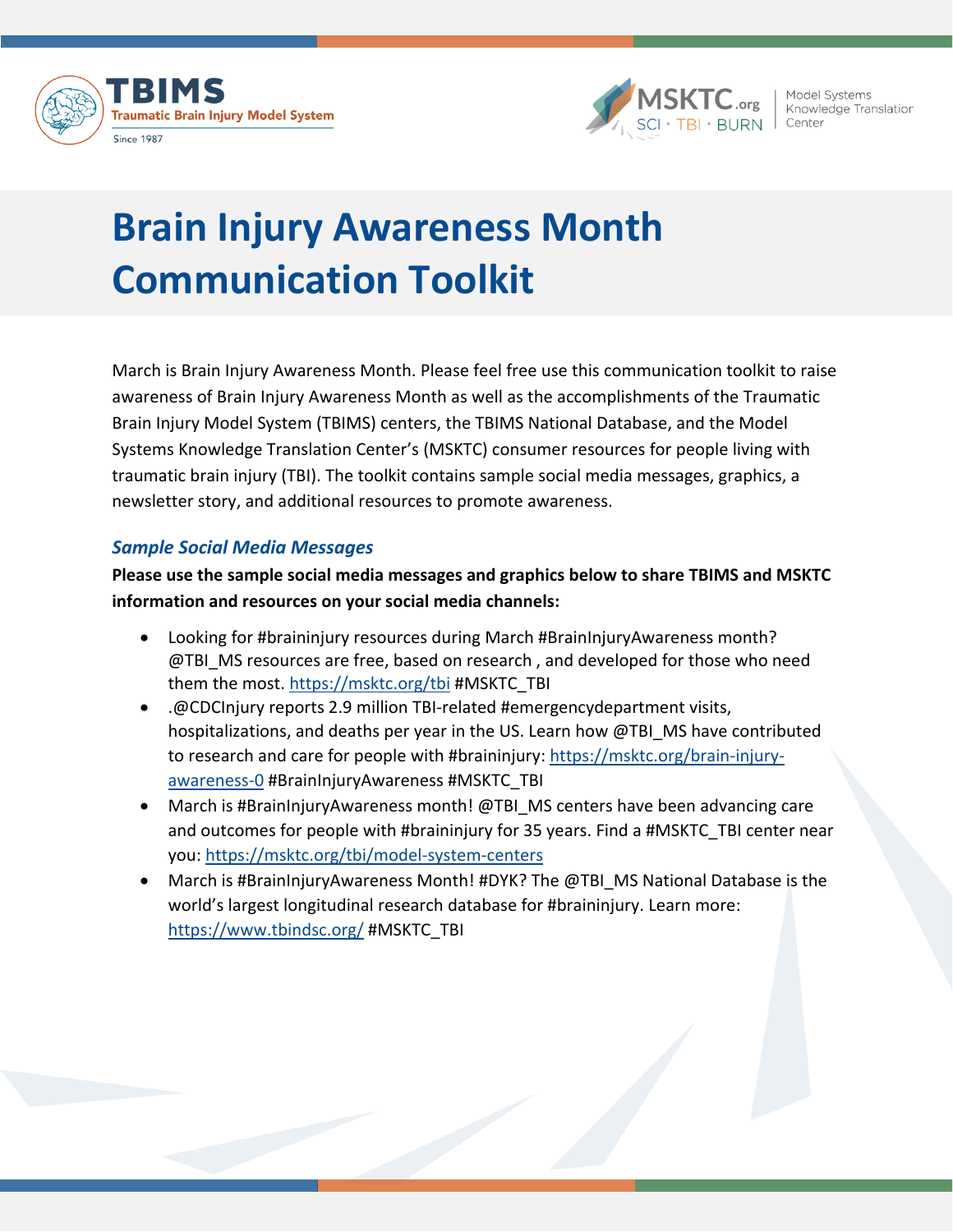## *Sample Social Media Graphics*





#### March is the Brain Injury Awareness month.

Check out the free research-based resources to support people living with TBI and their families at https://msktc.org/tbi.

Learn how the TBI Model System centers have contributed to research and care of people with TBI at https://msktc.org/brain-injury-awareness-month



Model Systems<br>Knowledge Translation Center





Model Systems Knowledge Translation Center

# March is the Brain Injury Awareness month.

Check out the free research-based resources to support people living with TBI and their families at https://msktc.org/tbi.

Learn how the TBI Model System centers have contributed to research and care of people with TBI at https://msktc.org/brain-injury-awareness-month.

http://www.msktc.org/tbi